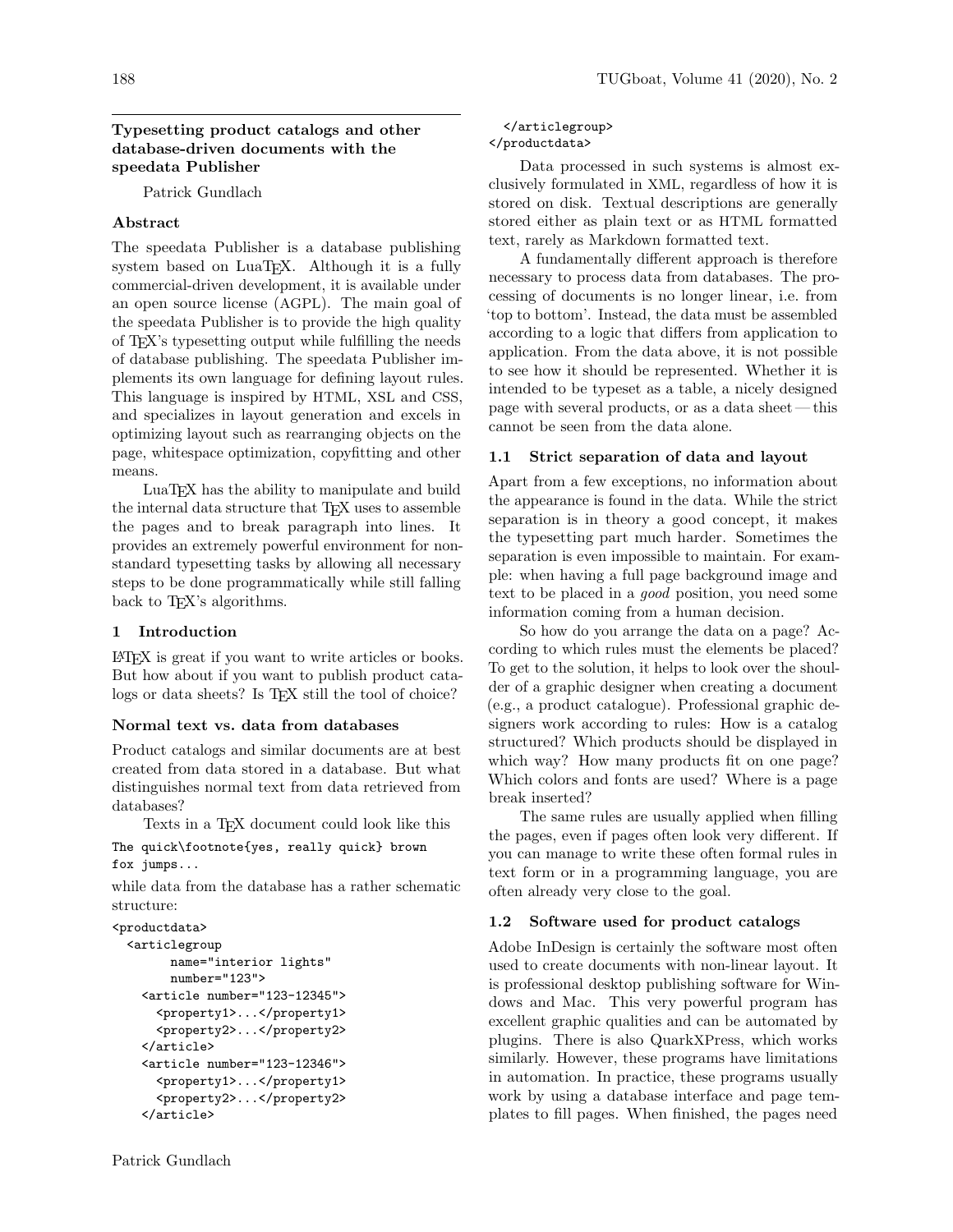to be finalized via a tedious manual process. This workflow is suitable for documents that change only occasionally, but quickly reaches its limits if the database changes very frequently or if documents are to be generated fully automatically.

## 1.3 TEX as an alternative?

For the readers of TUGboat, the question is of course how far TEX can be used here. The advantages of TEX are well-known to us:

- Full automation. You can set up the process so that a document is generated at the push of a button or at a given time.
- Free software. No dependence on proprietary software. T<sub>EX</sub> can be used on any number of computers without any additional license fees.
- High output quality. We all know that  $T_F X$ 's line breaking algorithm is superb.
- High speed. TFX can output up to 300 pages per second on my old 2015 laptop with almost no startup time. (Less than that with more complex documents and lots of fonts.)

A few difficulties remain, however:

- XML encoded in UTF-8 as input format. T<sub>F</sub>X is neither made for XML input nor for UTF-8 processing. LuaTEX allows more than 256 glyphs in a font, so that helps significantly. Since April 2018 LATEX defaults to UTF-8 input, so this part is getting better.
- Assembling the data. As seen, the input is not linear. You have to go back and forth within the data and fetch data from different XML elements in the input.
- Output of HTML sources. Text in database publishing is usually stored as plain text or as HTML fragments. To render HTML, a CSS+HTML parser is needed.
- Optimization of pages. Many applications demand some kind of whitespace optimization such as adding images to the page until the text completely occupies the space. Other applications require, for example, reducing the text size until the text fits on one page (copyfitting).

## 2 speedata Publisher

I have developed the speedata Publisher precisely for the purpose of non-linear documents with high demands for layout flexibility. It is open source software based on LuaT<sub>EX</sub>. You can download it from the homepage [\[1\]](#page-5-0) and use it immediately without any further installation of dependencies (not even T<sub>E</sub>X is required; it is included in the ZIP file). A comprehensive manual [\[2\]](#page-5-1) describes in detail how to use the software.



In addition to the data, which must be available in XML format, the layout instructions are also formulated in XML. This has several advantages.

- You stay in the XML environment, which is required for handling the data anyway.
- With a schema, editing XML in a text editor is also fun.
- You see syntax errors immediately.
- XML can be easily created and transformed from programs.

#### 2.1 The speedata layout language

Since the data can be structured in any way, the layout language must be very flexible. It must also be possible in the layout files to formulate and evaluate the above-mentioned design rules. Supporting queries to the data is necessary, such as: how wide has the object become? Is there still enough space on the page?

Existing layout or formatting languages do not allow such flexibility. (X)HTML has no programming support, XSL has no knowledge of layout, CSS is fine for output, but has only limited programming abilities. XSL-FO is rigid in its output and has no way to respond to dynamic queries. In this respect, the layout language is a mixture between the languages mentioned here.

#### 2.2 Hello, world

In the following sections I would like to give a small insight into the layout language. The classic "Hello, world" example serves as an introduction to speedata.

In database publishing the input usually consists of two files: the data file and the layout file. I ignore images and font files for now.

The data file in the "Hello, world" example consists of one line:

<greeting>Hello, world!</greeting>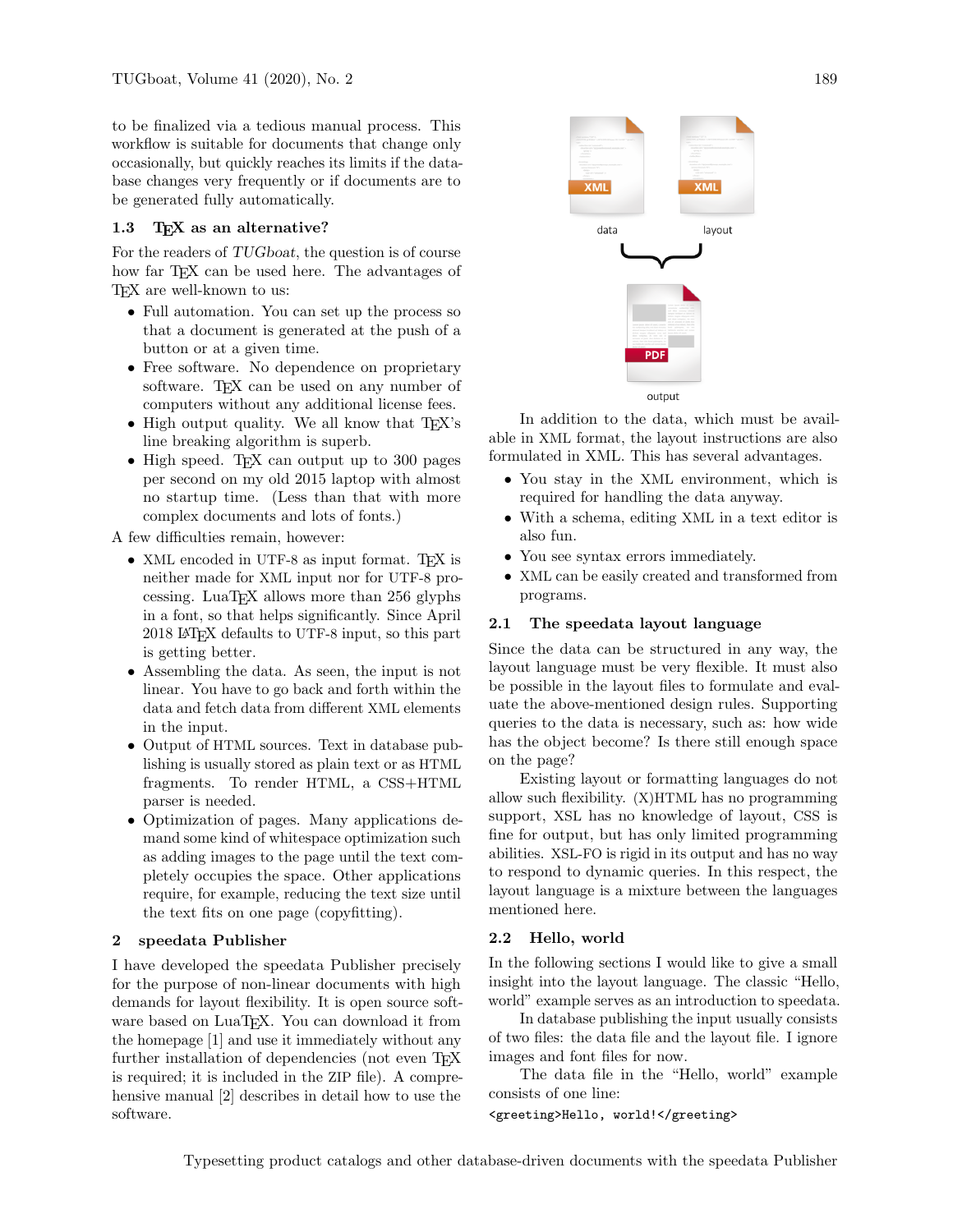This file must be saved in an otherwise empty directory under the name data.xml.

The layout file (layout.xml) is rather larger, and looks scarier than it really is (the arrow indicates an editorial line break):

```
<Layout
```

```
xmlns="urn:speedata.de:2009/publisher/en"
xmlns:sd="urn:speedata:2009/publisher/ ⤦
  functions/en">
<Record element="greeting">
 <PlaceObject>
    <Textblock>
      <Paragraph>
        <Value select="."/>
      </Paragraph>
    </Textblock>
 </PlaceObject>
</Record>
```
</Layout>

If you have the speedata Publisher installed, you can run the command sp to create a PDF file.

The processing starts at the root node in the data file. In this case it is the element <greeting>. It sets the "focus" to this element so you can access it from the layout file. The software now looks for an entry point in the layout file (<Record>) and executes every command that is found within this <Record> element. In this example, a text block is output for the current element. The  $\langle$ Value $\rangle$  uses the dot (.) to select the contents of the current focussed element in the data file, in this case just the text "Hello, world". The dot is a so-called XPath expression with which you can select data. A more detailed description of the "Hello, world" example can be found in the manual [\[3\]](#page-5-2).

## 2.3 Dynamic layouts

To enable dynamic layouts, the speedata layout language has programming options such as loops and variables and the ability to query the appearance of the page and objects that are put in virtual areas. Together, these have enough expressiveness to implement complex layout requirements. As with TFX, you can put any objects into a virtual area which is not output in the PDF. In T<sub>E</sub>X this is called a box; here it is called a group. For example, to compare the width of a group to the size of the page and act on the outcome of the comparison:

```
<Switch>
```

```
<Case test="sd:group-width('mybox') > \anglesd:number-of-columns()">
  <!-- too wide, recalculate -->
</Case>
```

```
<Otherwise>
   <!-- great, fits on the page -->
   <PlaceObject groupname="mybox" />
  </Otherwise>
</Switch>
```
The requirements in practice are of course much more complex. Interestingly, however, a few building blocks are sufficient to create complex layouts. Many functions in speedata Publisher fall into the category syntactic sugar, i.e. not strictly necessary but helpful constructions. For example, an image file can be specified as a fallback for image output:

```
<Image file="myfile.pdf"
       fallback="placeholder.pdf" />
```
This could also be written in a different way:

```
<SetVariable
     variable="filename"
     select="'myfile.pdf'" />
<Switch>
  <Case test="sd:file-exists($filename)">
   <Image file="{ $filename }"/>
 </Case>
  <Otherwise>
   <Image file="placeholder.pdf"/>
 </Otherwise>
</Switch>
```
## 2.4 Grid typesetting

Objects can be placed anywhere on a page or in a grid. Grids can be any size and define a coordinate system that helps in placing objects automatically and ensuring that no object overlaps any other.

```
<Layout xmlns="urn:speedata.de:2009/ ⤦
    publisher/en"
 xmlns:sd="urn:speedata:2009/publisher/ <math>\sqrt{2}</math>functions/en">
  <SetGrid height="12pt" nx="10"/>
  <Trace grid="yes"/>
  <Pageformat width="8cm" height="4cm"/>
  <Record element="data">
    <PlaceObject column="3" row="2">
      <Textblock>
        <Paragraph>
          <Value>Hello world!</Value>
        </Paragraph>
      </Textblock>
    </PlaceObject>
  </Record>
</Layout>
```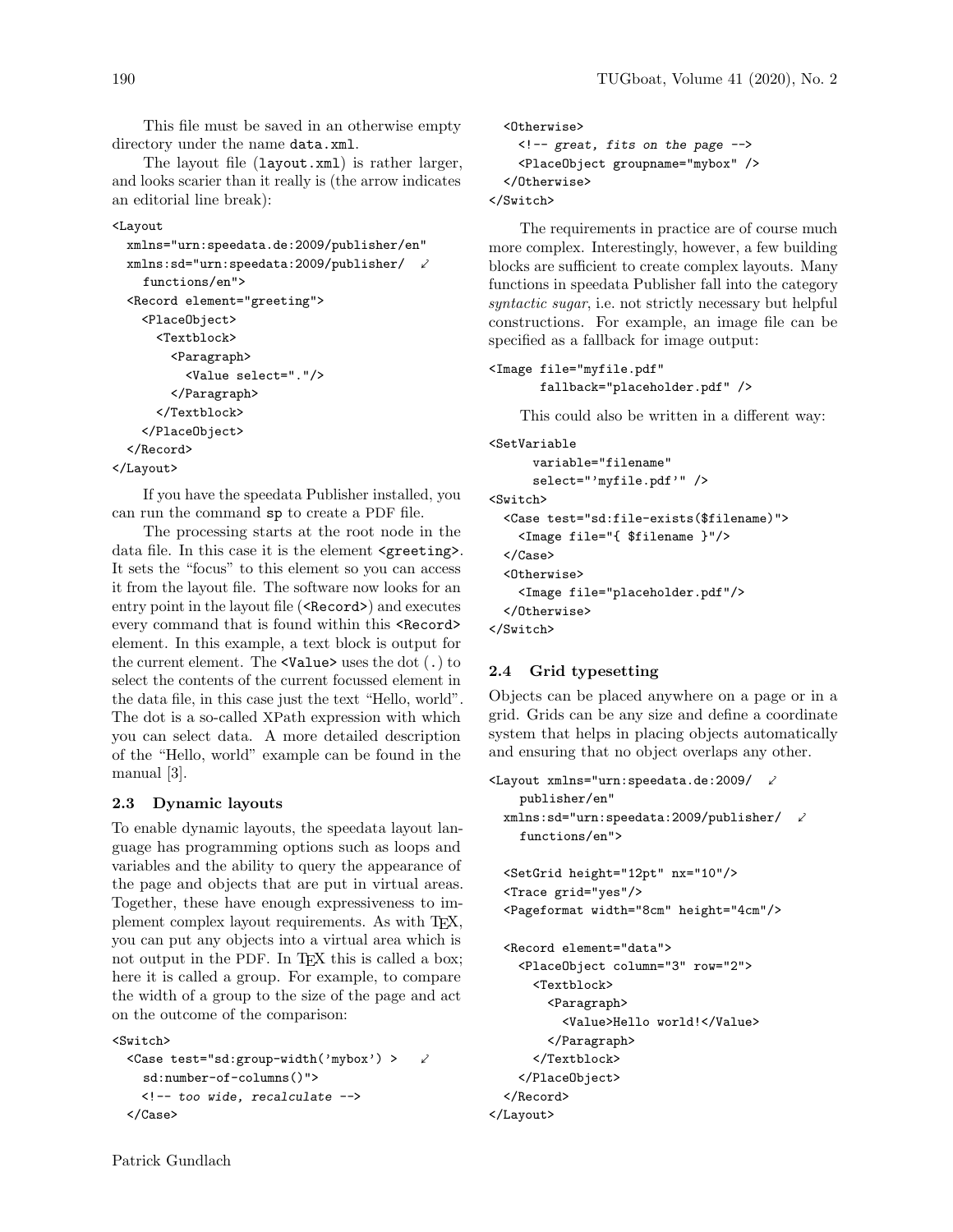

Using a grid has several advantages:

- Every object allocates an area on the page. It is easy to check how big this area is.
- Objects that are placed on a grid cannot overlap, unless forced to. The system moves the object to the next free space.
- It is easy to achieve typesetting on a grid just by letting the output start at a new grid row.

Of course not everything can be placed within a grid. Logos or background images for example need to be placed at absolute positions:

```
\leftarrow -- grid -->
<PlaceObject row="4" column="5">
    <Image file="_samplea.pdf" width="5"/>
</PlaceObject>
```

```
\left\langle -\right\rangle absolute -->
<PlaceObject row="12mm" column="5cm">
     <Image file="_samplea.pdf" width="5"/>
</PlaceObject>
```
#### 2.5 Other features

The speedata Publisher has many, many features. Here, I'd like to highlight just a few of them.

- Accessibility It is possible to attach logical structure to the texts placed in the PDF so it can be PDF/UA (Universal Accessibility) compliant.
- HTML input The speedata Publisher comes with a CSS+HTML parser that lets you typeset documents written in HTML as they would look in a browser.<sup>[1](#page-3-0)</sup>
- Master pages Page templates, including logos and other static and dynamic information, can be defined together with arbitrarily complex conditions for when the page will be chosen by the software.
- Page areas You can define areas on the page to let text flow from one area to the next area. This is used in magazine typesetting.
- HTTP assets Images and all other resources can be loaded on the fly from the web. This makes it easy to use digital asset management software.
- Image wrapping Images can be (automatically) enriched with information about where text can wrap around the image. The paragraph shape is calculated automatically.
- Advanced tables The speedata Publisher does not use any of TEX's table code. It ships with its own table model, which is inspired by HTML and supports static and dynamic headers and footers, controllable page breaks, running totals, complex table cell backgrounds and much more.
- Server mode Included in the Publisher is a REST API that listens for incoming HTTP requests to start publishing runs. This makes it easy to build a server infrastructure for typesetting jobs.
- Strong quality assurance There are more than a hundred documents that are automatically compared before making changes to the software, so we can be assured old documents will be typeset without changes in future versions.

#### 3 speedata and LuaT<sub>F</sub>X

As mentioned above, LuaT<sub>EX</sub> is used as the backend for speedata. Almost all parts of the speedata Publisher are written in Lua. No code from the plain, ConTEXt or LATEX formats is used. There is a tiny TEX wrapper that jumps directly into the Lua mode, which does all the processing.

 $\catcode' \{=1 \catcode' \} = 2$ \directlua{require("publisher.spinit")} \end

All other functions are at the Lua level. These are, for example

- Parse the XML files (data and layout)
- Read in all images and font files
- Execute the program statements in the layout
- Assemble the data structures for TEX
- $\bullet \ldots$  and much more

Some of the routines are written in the programming language Go and included as a library at runtime. This library handles the loading of resources via HTTP (including caching) and parsing of HTML and CSS files. It was easier to use existing libraries for these tasks than to rewrite them in Lua from scratch.

## 3.1 TFX without  $\langle$ TFX

If no input comes in the form of TEX code, how is LuaT<sub>EX</sub> able to typeset text and place other objects into the PDF?

TEX normally reads the files with the macro instructions (e.g., \section) and stores the contents as so-called nodes after some processing. These are the smallest data units, which store e.g. a character or a

<span id="page-3-0"></span><sup>1</sup> This feature is under development, so not all aspects are implemented yet.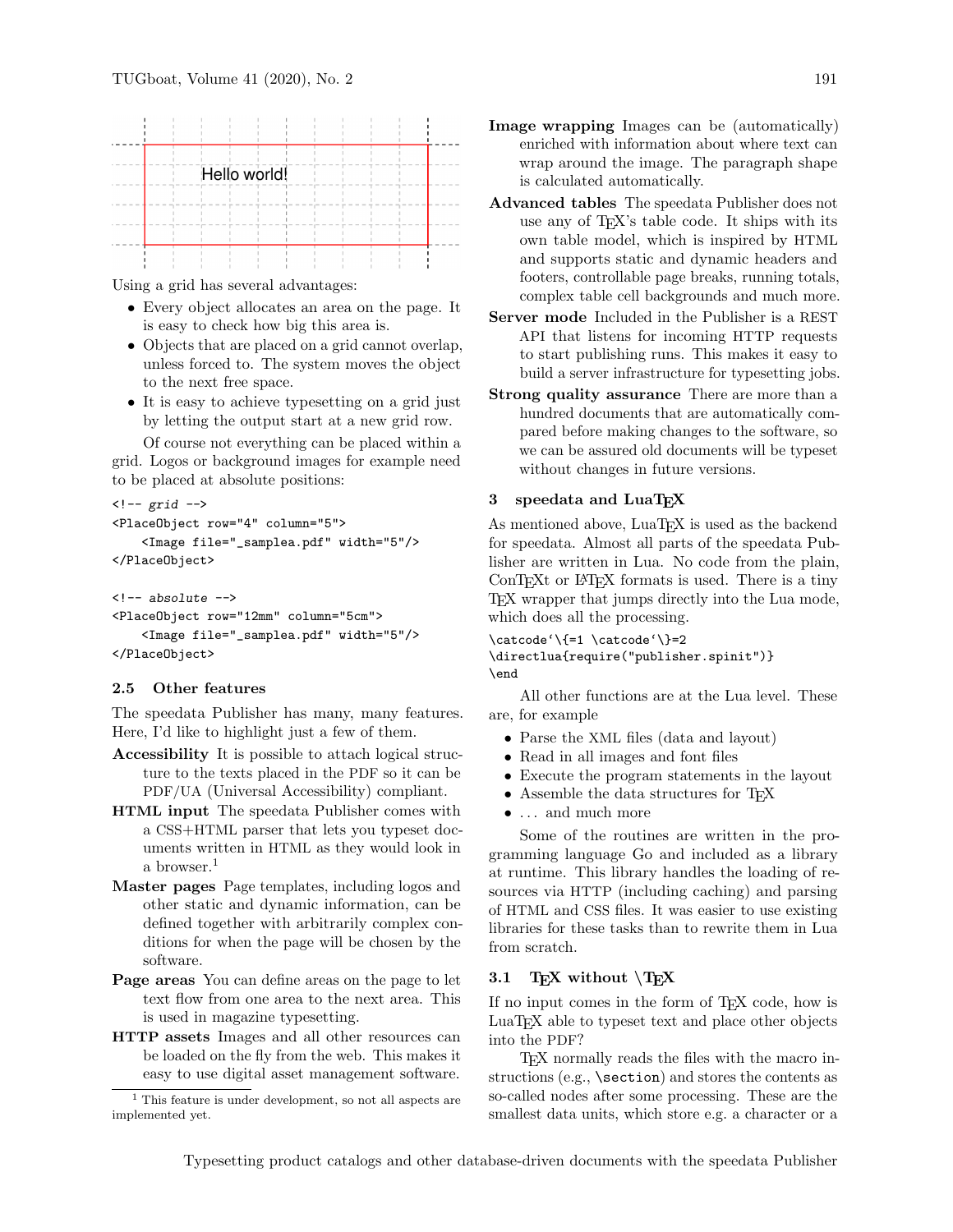glue. With these data units everything that is visible in the output (along with some other technical information) is represented. These data structures can then be used to create DVI or PDF output. Thanks to LuaTEX, these nodes can also be created and manipulated in Lua. Thus, the main part of the Lua program code consists of generating such nodes from the input data and the instructions of the layout file.

Node lists are linked lists of single nodes, which can also contain lists themselves. For example, the content of a horizontal box  $\hbox{\bf\{\ldots\}}$  is a list and the box itself can be part of another list. Each node consists of different fields, depending on what is stored. For example, the character "H" could be represented as a node as follows.

|          | type: glyph |  |
|----------|-------------|--|
| char: 72 |             |  |
| font: 1  |             |  |
| lang: 2  |             |  |
| prev     | next        |  |

Such a character could easily be created with the following Lua commands (the double dash -- is a Lua comment):

```
h = node.new("glyph")
-- 72 is the ascii code for H
h.char = 72h.font = 1h.lang = 2
```
You can chain the nodes by, for instance, setting the prev and next pointers:

```
-- as above
e = node.new("glyph")e.char = 101; e.font = 1; e.lang = 2
h.next = e
e.prev = h
```

| type: glyph  |         |           | type: glyph |
|--------------|---------|-----------|-------------|
| char: 72     |         | char: 101 |             |
| font: $1$    |         | font: $1$ |             |
| lang: 2      | lang: 2 |           |             |
| next<br>prev |         | prev      | next        |

In this way, entire nodelists can be generated.



We are close to a nodelist that can be used for output. Three things are missing from a "perfect" paragraph:

- 1. hyphenation
- 2. kerns
- 3. ligatures

Hyphenation: there is a Lua function for TEX's hyphenation routine: long.hyphenate(nodelist). When called, LuaT<sub>EX</sub> changes the nodelist and inserts the so-called discretionaries that signal a hyphenation point.

Kerns and ligatures: there are two very helpful routines that add ligatures and kerns to the nodelists: node.ligaturing(nodelist) for ligatures, and for kerns node.kern(nodelist). The former replace some glyph nodes with ligatures, so that they can be dissolved again when a word is hyphenated. The latter inserts small (often negative) spaces between glyphs. Regarding ligatures, one can argue whether it is still appropriate to do this via the TEX mechanism. OpenType fonts often contain other ligatures that would have to be translated for TEX's ligature mechanism. Furthermore, libraries like HarfBuzz offer much more powerful functions for ligatures.

If hyphenation, kerns and ligatures are inserted, you can use

## tex.linebereak(nodelist, parameter)

to create a paragraph broken by TEX. The parameters specify the values for paragraph settings like emergencystretch or linepenalty but also the paragraph style (parshape). The result is a vertical box with single lines in horizontal boxes.

#### 3.2 Output of nodelists

After nodelists have been assembled, they can be output. The speedata Publisher collects all material for the pages and outputs it in one go.  $text{tex.}\sin\theta$ outputs the TEX box with the number  $n$ :

```
nodelist = node.vpack(nodelist)
tex. box[1234] = nodelisttex.shipout(1234)
```
Before output, structural elements may have to be written to the PDF for PDF/UA. To do this, the content of the page is analyzed and a PDF object structure is written to the PDF for accessibility purposes.

#### 3.3 Fonts and languages

In the example above, we just used some dummy values for 'font' and 'lang'. Usually T<sub>EX</sub> loads the font files or language patterns with **\font** and **\patterns**. The speedata Publisher has its own routines for both to allow UTF-8 input, similar to fontspec and luaotfload for L<sup>H</sup>FX.

A new language can easily be loaded in LuaT<sub>EX</sub>: